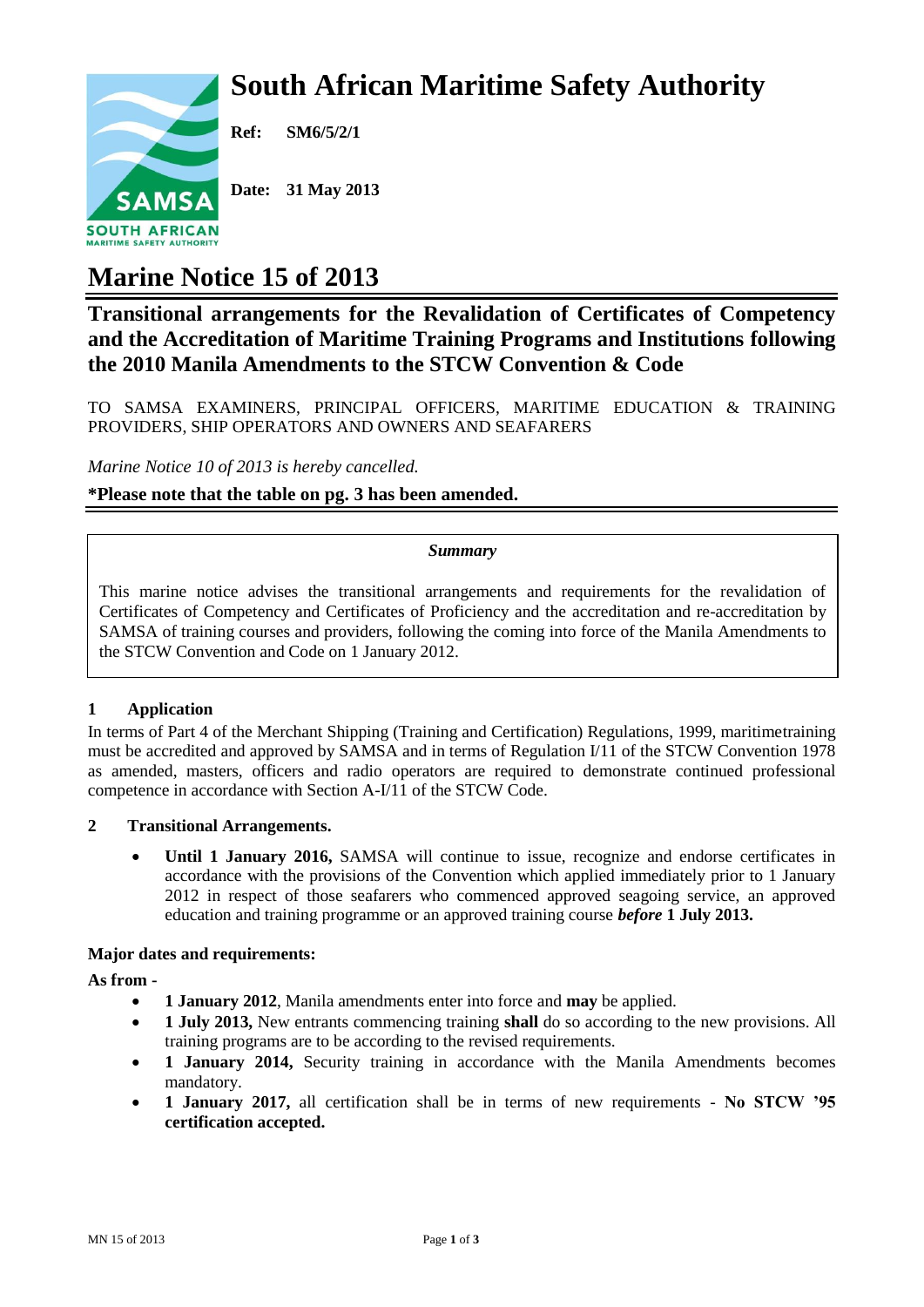#### **3 Revalidation of Certificates**

*As from 1 January 2012,* if an application for revalidation of any certificate issued to a master, officer or radio operator under any chapter of the STCW Convention except Chapter VI (Emergency, occupational safety, security, medical care and survival functions), is made within six months *before* expiry of the certificate, the certificate may be revalidated until the fifth anniversary of the date of validity, or extension of the validity, of the certificate, except as provided for in the following transitional arrangements.

*Following 1 January 2012*, holders of valid STCW '95 CoC's will be required to revalidate again before 1 January 2017 and will thus NOT receive a full five-year term before expiry *unless* it can be demonstrated that the candidate has completed the required refresher and updating courses as set out in the South African Maritime Qualifications Code in which case a CoC reflecting compliance with STCW 2010 will be issued.

An additional option to establish continued professional competence as required under Regulation I/11, is "*approved seagoing service, performing functions appropriate to the certificate held for a period of at least three months in total during the preceding six months immediately prior to revalidating"*.

Revalidation of existing STCW '95 CoC's, *may* be executed without updating *until 1 January 2016* after which date, revalidations shall only be awarded to persons who have completed approved refresher and updating training as set out in the South African Maritime Qualifications Code and have met all the conditions applicable to revalidation applications .

Revalidation of *Tanker endorsements* will be issued to persons when their CoC is revalidated, who have served 12 months during the past 36 months on the appropriate tanker type. If this cannot be verified, the candidate shall complete the appropriate tanker training course.

Revalidation of *Passenger ship endorsements* will be issued to persons when their CoC is revalidated, who have served 12 months during the past 36 months on the appropriate passenger vessel. If this cannot be verified, the candidate shall complete the appropriate training course.

**Seafarers shall, by 1 January 2017**, have harmonized the expiry dates of all Certificates of Proficiency, to within 6 months of the expiry date of their Certificate of Competence. This will co-incide with the issue of a single certificate incorporating all the requirements to be met in the issue of a Certificate of Competency.

#### **4 Accreditation of Maritime Education and Training Providers and Programs**

*STCW '95* training programmes and institutions shall be declared accredited until 30 June 2013 only, as after that date, the course must comply with the Manila Amendments to the STCW Convention and Code.

*Following 1 January 2012*, all Maritime Education and Training *may* be delivered to meet the requirements of competence as set out in the STCW Convention 1978 as amended, including the Manila Amendments to the STCW Code.

As soon as a Training Provider has a course amended in terms of the February 2013 South African Maritime Qualifications Code (the SAMSA Code) provisions ready to be accredited, SAMSA shall re-accredit the programme.

*Following 1 July 2013*, all Maritime Education and Training *shall* be delivered to meet the requirements of competence as set out in the STCW Convention 1978 as amended, including the Manila Amendments and in accordance with the 2013 South African Maritime Qualifications Code (The SAMSA Code).